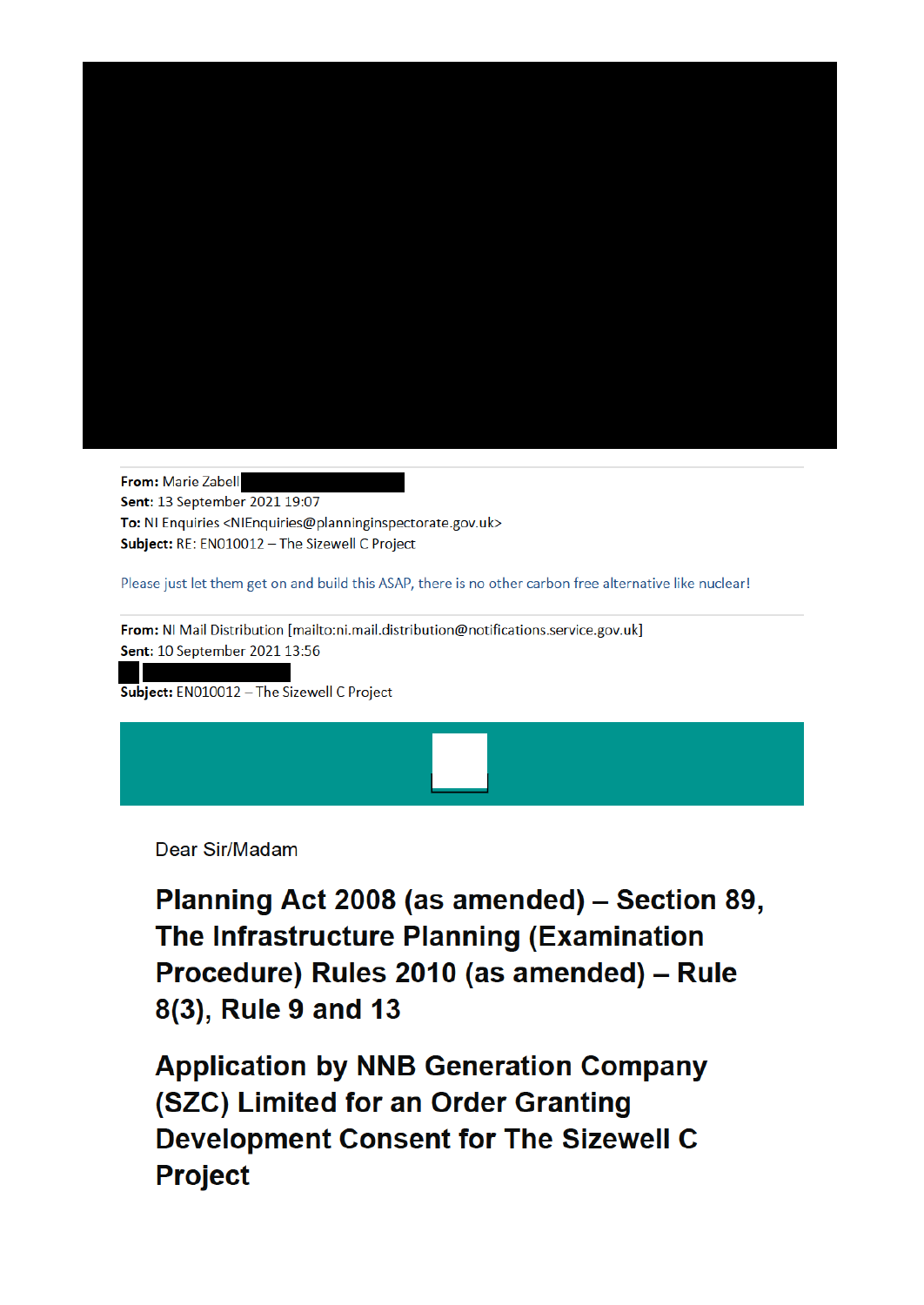## **Change to the timetable, Procedural Decision and notification of an Issue Specific Hearing**

Unique Reference: 20026520

Please find link below to view the letter from the Examining Authority of 10 September 2021 which gives notice of the Examining Authority's Procedural Decision in relation to the Applicant's proposed additional change submitted on 6 September 2021, together with a change to the Examination Timetable and notification of the date, time and place fixed for an Issue Specific Hearing:

http://infrastructure.planninginspectorate.gov.uk/document/EN010012- 007238

If you are not able to access the letters or have any other queries, please contact the Case Team.

Yours faithfully Sizewell C Case Team National Infrastructure Planning

Helpline: 0303 444 5000 Email: SizewellC@planninginspectorate.gov.uk

Web: https://infrastructure.planninginspectorate.gov.uk/ (National Infrastructure Planning) Web: www.gov.uk/government/organisations/planning-inspectorate (The Planning Inspectorate)

Twitter: @PINSgov This communication does not constitute legal advice. Please view our Privacy Notice before sending information to the Planning Inspectorate.

*Please note that the contents of this email and any attachments are privileged and/or confidential and intended solely for the use of the intended recipient. If you are not the intended recipient of this email and its attachments, you must take no action based upon them, nor must you copy or show them to anyone. Please contact the sender if you believe you have received this email in error and then delete this email from your system.*

*Recipients should note that e-mail traffic on Planning Inspectorate systems is subject to monitoring, recording and auditing to secure the effective operation of the system and for other lawful purposes.*